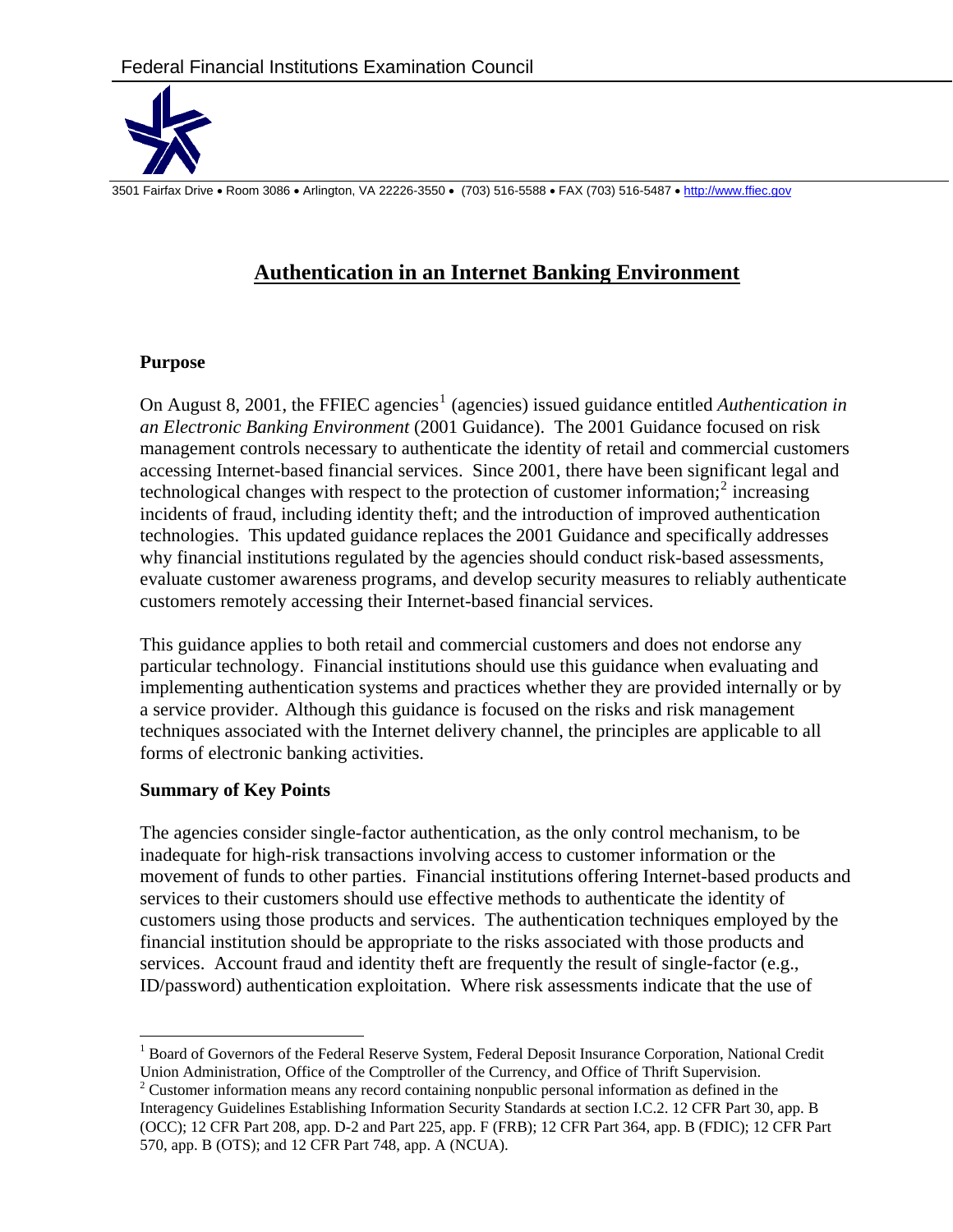single-factor authentication is inadequate, financial institutions should implement multifactor authentication, layered security, or other controls reasonably calculated to mitigate those risks.

Consistent with the *FFIEC Information Technology Examination Handbook*, Information Security Booklet, December 2002, financial institutions should periodically:

- Ensure that their information security program:
	- Identifies and assesses the risks associated with Internet-based products and services,
	- Identifies risk mitigation actions, including appropriate authentication strength, and
	- Measures and evaluates customer awareness efforts;
- Adjust, as appropriate, their information security program in light of any relevant changes in technology, the sensitivity of its customer information, and internal or external threats to information; and
- Implement appropriate risk mitigation strategies.

#### **Background**

 $\overline{a}$ 

Financial institutions engaging in any form of Internet banking should have effective and reliable methods to authenticate customers. An effective authentication system is necessary for compliance with requirements to safeguard customer information, $3$  to prevent money laundering and terrorist financing, $4$  to reduce fraud, to inhibit identity theft, and to promote the legal enforceability of their electronic agreements and transactions. The risks of doing business with unauthorized or incorrectly identified persons in an Internet banking environment can result in financial loss and reputation damage through fraud, disclosure of customer information, corruption of data, or unenforceable agreements.

There are a variety of technologies and methodologies financial institutions can use to authenticate customers. These methods include the use of customer passwords, personal identification numbers (PINs), digital certificates using a public key infrastructure (PKI), physical devices such as smart cards, one-time passwords (OTPs), USB plug-ins or other types of "tokens", transaction profile scripts, biometric identification, and others. (The appendix to this guidance contains a more detailed discussion of authentication techniques.) The level of risk protection afforded by each of these techniques varies. The selection and use of authentication technologies and methods should depend upon the results of the financial institution's risk assessment process.

<span id="page-1-0"></span> $3$  The Interagency Guidelines Establishing Information Security Standards that implement section 501(b) of the Gramm–Leach–Bliley Act, 15 USC 6801, require banks and savings associations to safeguard the information of persons who obtain or have obtained a financial product or service to be used primarily for personal, family or household purposes, with whom the institution has a continuing relationship. Credit unions are subject to a similar rule.

<span id="page-1-1"></span><sup>&</sup>lt;sup>4</sup> The regulations implementing section 326 of the USA PATRIOT Act, 31 USC  $\S$  5318(1), require banks, savings associations and credit unions to verify the identity of customers opening new accounts. See 31 CFR 103.121; 12 CFR 21.21 (OCC); 12 CFR 563.177 (OTS); 12 CFR 326.8 (FDIC); 12 CFR 208.63 (state member banks), 12 CFR 211.5(m) (Edge or agreement corporation or any branch or subsidiary thereof), 12 CFR 211.24(j) (uninsured branch, an agency, or a representative office of a foreign financial institution operating in the United States (FRB); and 12 CFR Part 748.2 (NCUA).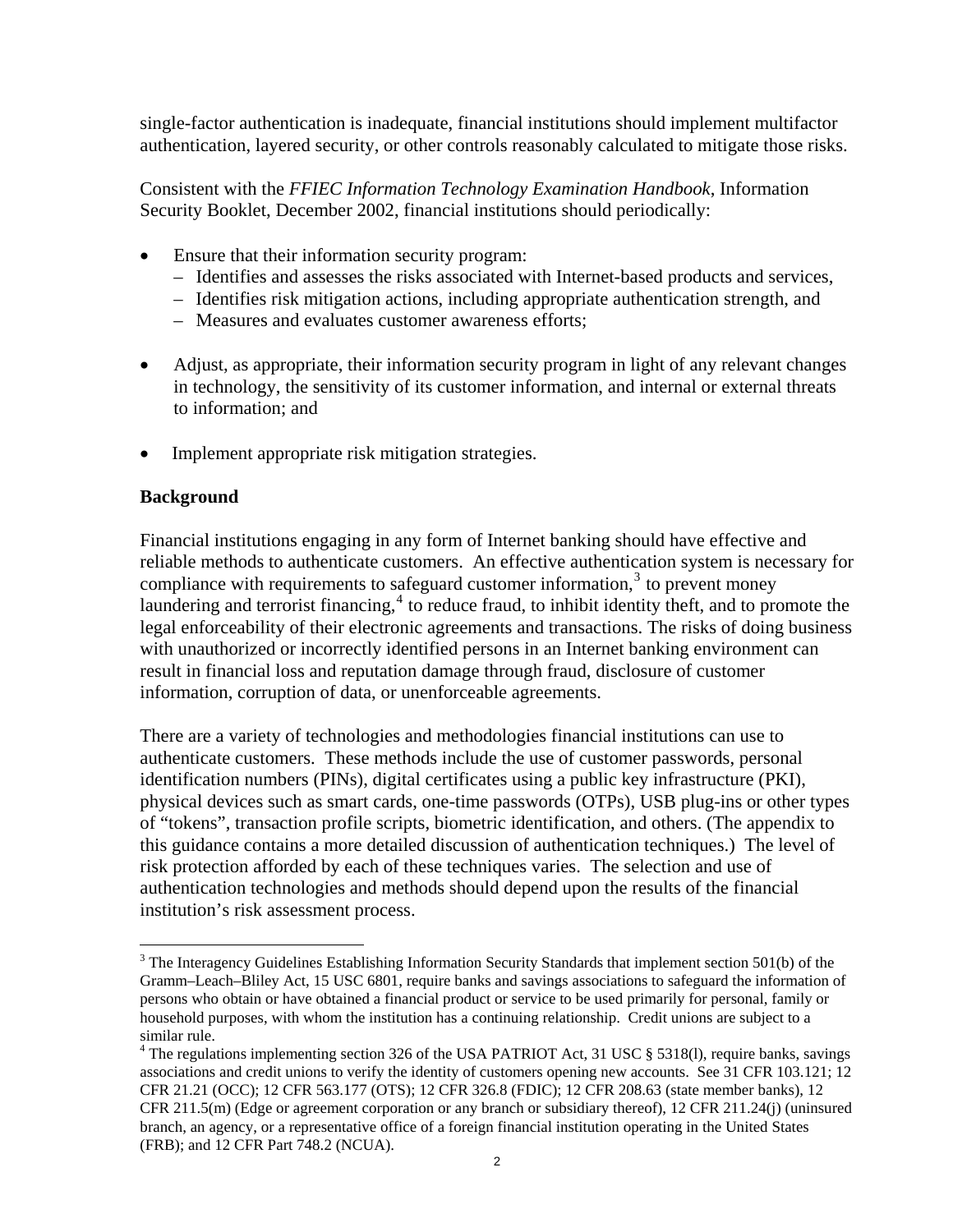Existing authentication methodologies involve three basic "factors":

- Something the user *knows* (e.g., password, PIN);
- Something the user *has* (e.g., ATM card, smart card); and
- Something the user *is* (e.g., biometric characteristic, such as a fingerprint).

Authentication methods that depend on more than one factor are more difficult to compromise than single-factor methods. Accordingly, properly designed and implemented multifactor authentication methods are more reliable and stronger fraud deterrents. For example, the use of a logon ID/password is single-factor authentication (i.e., something the user knows); whereas, an ATM transaction requires multifactor authentication: something the user possesses (i.e., the card) combined with something the user knows (i.e., PIN). A multifactor authentication methodology may also include "out-of-band"<sup>[5](#page-2-0)</sup> controls for risk mitigation.

The success of a particular authentication method depends on more than the technology. It also depends on appropriate policies, procedures, and controls. An effective authentication method should have customer acceptance, reliable performance, scalability to accommodate growth, and interoperability with existing systems and future plans.

#### **Risk Assessment**

 $\overline{a}$ 

The implementation of appropriate authentication methodologies should start with an assessment of the risk posed by the institution's Internet banking systems. The risk should be evaluated in light of the type of customer (e.g., retail or commercial); the customer transactional capabilities (e.g., bill payment, wire transfer, loan origination); the sensitivity of customer information being communicated to both the institution and the customer; the ease of using the communication method; and the volume of transactions. Prior agency guidance has elaborated on this risk-based and "layered" approach to information security.<sup>[6](#page-2-1)</sup>

An effective authentication program should be implemented to ensure that controls and authentication tools are appropriate for all of the financial institution's Internet-based products and services. Authentication processes should be designed to maximize interoperability and should be consistent with the financial institution's overall strategy for Internet banking and electronic commerce customer services. The level of authentication used by a financial institution in a particular application should be appropriate to the level of risk in that application.

A comprehensive approach to authentication requires development of, and adherence to, the institution's information security standards, integration of authentication processes within the

<span id="page-2-0"></span> $5$  Out–of–band generally refers to additional steps or actions taken beyond the technology boundaries of a typical transaction. Callback (voice) verification, e-mail approval or notification, and cell–phone based challenge/ response processes are some examples.

<span id="page-2-1"></span><sup>6</sup> *FFIEC Information Technology Examination Handbook,* Information Security Booklet, December 2002; *FFIEC Information Technology Examination Handbook,* E-Banking Booklet, August 2003.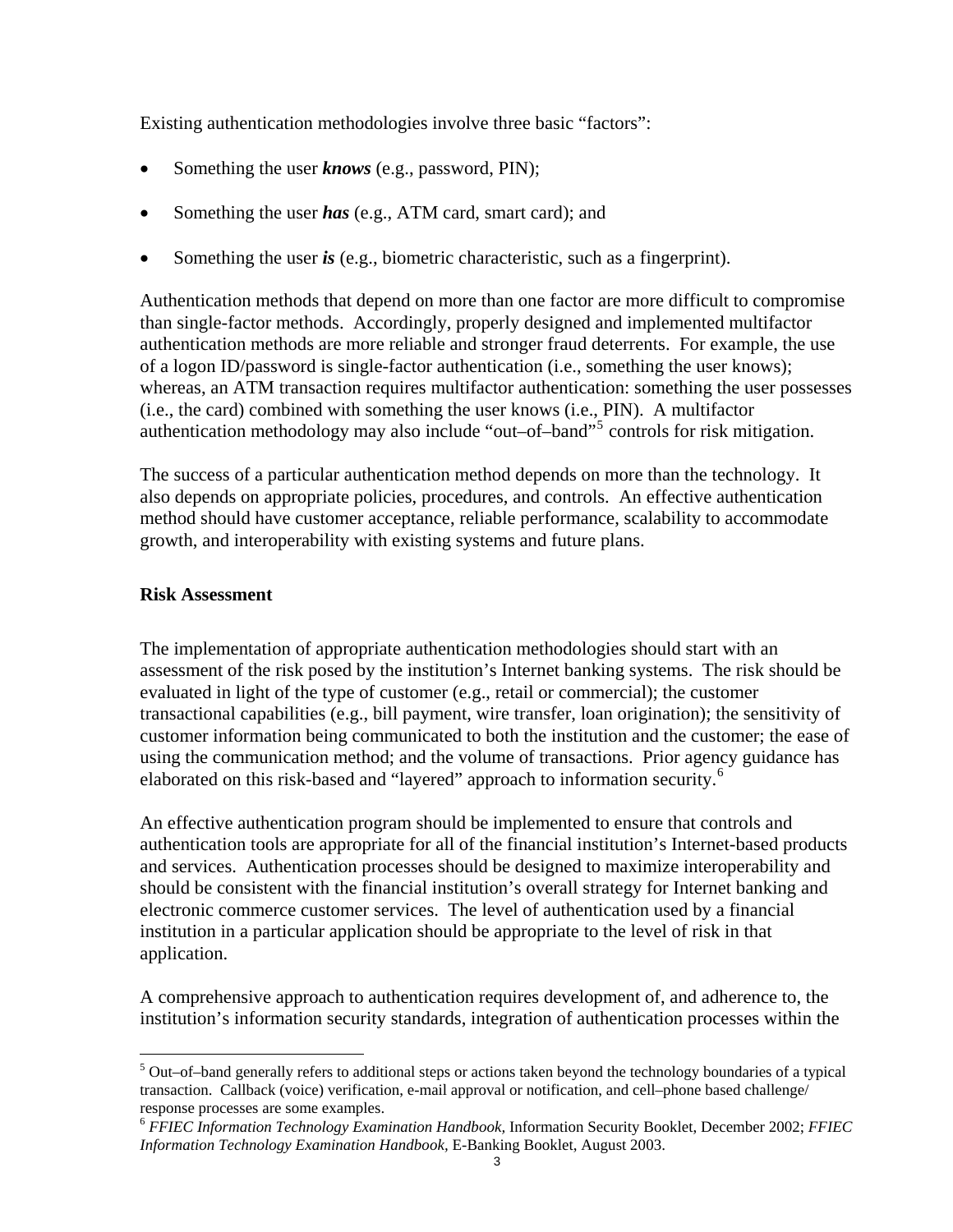overall information security framework, risk assessments within lines of businesses supporting selection of authentication tools, and central authority for oversight and risk monitoring. This authentication process should be consistent with and support the financial institution's overall security and risk management programs.

The method of authentication used in a specific Internet application should be appropriate and reasonable, from a business perspective, in light of the reasonably foreseeable risks in that application. Because the standards for implementing a commercially reasonable system may change over time as technology and other procedures develop, financial institutions and technology service providers should develop an ongoing process to review authentication technology and ensure appropriate changes are implemented.

The agencies consider single-factor authentication, as the only control mechanism, to be inadequate for high-risk transactions involving access to customer information or the movement of funds to other parties. Single-factor authentication tools, including passwords and PINs, have been widely used for a variety of Internet banking and electronic commerce activities, including account inquiry, bill payment, and account aggregation. However, financial institutions should assess the adequacy of such authentication techniques in light of new or changing risks such as phishing, pharming,<sup>[7](#page-3-0)</sup> malware, $^8$  $^8$  and the evolving sophistication of compromise techniques. Where risk assessments indicate that the use of single-factor authentication is inadequate, financial institutions should implement multifactor authentication, layered security, or other controls reasonably calculated to mitigate those risks.

The risk assessment process should:

 $\overline{a}$ 

- Identify all transactions and levels of access associated with Internet-based customer products and services;
- Identify and assess the risk mitigation techniques, including authentication methodologies, employed for each transaction type and level of access; and
- Include the ability to gauge the effectiveness of risk mitigation techniques for current and changing risk factors for each transaction type and level of access.

## **Account Origination and Customer Verification**

With the growth in electronic banking and commerce, financial institutions should use reliable methods of originating new customer accounts online. Moreover, customer identity verification during account origination is required by section 326 of the USA PATRIOT Act and is important in reducing the risk of identity theft, fraudulent account applications, and unenforceable account agreements or transactions. Potentially significant risks arise when a financial institution accepts new customers through the Internet or other electronic channels

<span id="page-3-0"></span> $<sup>7</sup>$  Similar in nature to e-mail phishing, pharming seeks to obtain personal information by directing users to spoofed</sup> Web sites where their information is captured, usually from a legitimate–looking form.

<span id="page-3-1"></span>Short for *malicious software,* such as software designed to capture and forward private information such as ID's, passwords, account numbers, and PINs.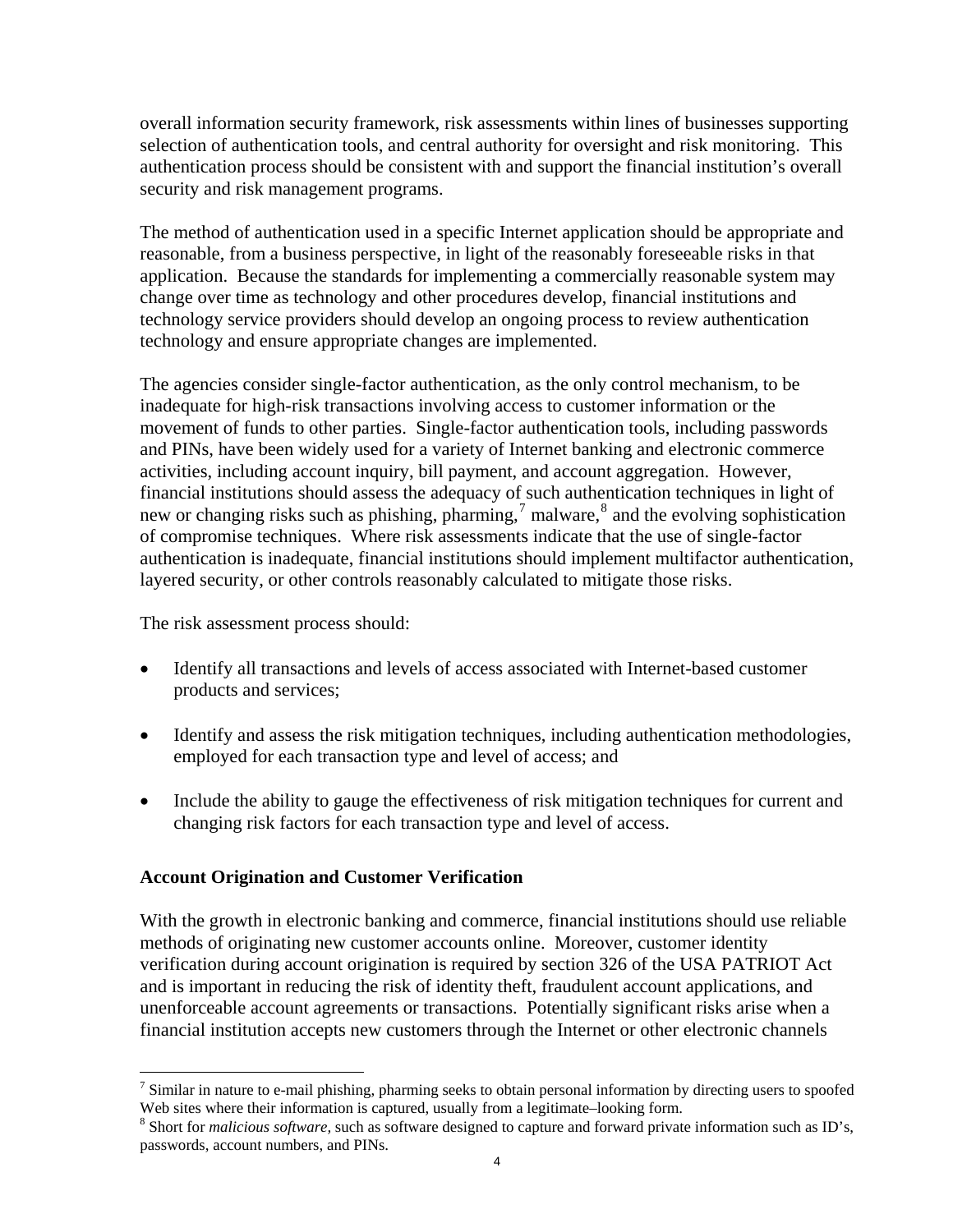because of the absence of the physical cues that financial institutions traditionally use to identify persons.

One method to verify a customer's identity is a physical presentation of a proof of identity credential such as a driver's license. Similarly, to establish the validity of a business and the authority of persons to perform transactions on its behalf, financial institutions typically review articles of incorporation, business credit reports, board resolutions identifying officers and authorized signers, and other business credentials. However, in an Internet banking environment, reliance on these traditional forms of paper-based verification decreases substantially. Accordingly, financial institutions need to use reliable alternative methods. (The appendix to this guidance describes verification processes in more detail.)

## **Monitoring and Reporting**

Monitoring systems can determine if unauthorized access to computer systems and customer accounts has occurred. A sound authentication system should include audit features that can assist in the detection of fraud, money laundering, compromised passwords, or other unauthorized activities. The activation and maintenance of audit logs can help institutions to identify unauthorized activities, detect intrusions, reconstruct events, and promote employee and user accountability. In addition, financial institutions should report suspicious activities to appropriate regulatory and law enforcement agencies as required by the Bank Secrecy Act.<sup>[9](#page-4-0)</sup>

Financial institutions should rely on multiple layers of control to prevent fraud and safeguard customer information. Much of this control is not based directly upon authentication. For example, a financial institution can analyze the activities of its customers to identify suspicious patterns. Financial institutions also can rely on other control methods, such as establishing transaction dollar limits that require manual intervention to exceed a preset limit.

Adequate reporting mechanisms are needed to promptly inform security administrators when users are no longer authorized to access a particular system and to permit the timely removal or suspension of user account access. Furthermore, if critical systems or processes are outsourced to third parties, management should ensure that the appropriate logging and monitoring procedures are in place and that suspected unauthorized activities are communicated to the institution in a timely manner. An independent party (e.g., internal or external auditor) should review activity reports documenting the security administrators' actions to provide the necessary checks and balances for managing system security.

## **Customer Awareness**

Financial institutions have made, and should continue to make, efforts to educate their customers. Because customer awareness is a key defense against fraud and identity theft,

<span id="page-4-0"></span> $\overline{a}$ <sup>9</sup> 31 USC 5318; 12 CFR 21.11 (OCC); 12 CFR 563.180 (OTS); 12 CFR 353 (FDIC); 12 CFR 208.62 [state member banks]; 12 CFR 211.5 (k) [edge or agreement corporation, or any branch or subsidiary thereof]; 12 CFR 211.24 (f) [uninsured branch, an agency, or a representative office of a foreign financial institution operating in the United States]; 12 CFR 225.4 (f) [bank holding company or any non bank subsidiary thereof] (FRB); and 12 CFR Part 748.1 and Part 748.2 (NCUA).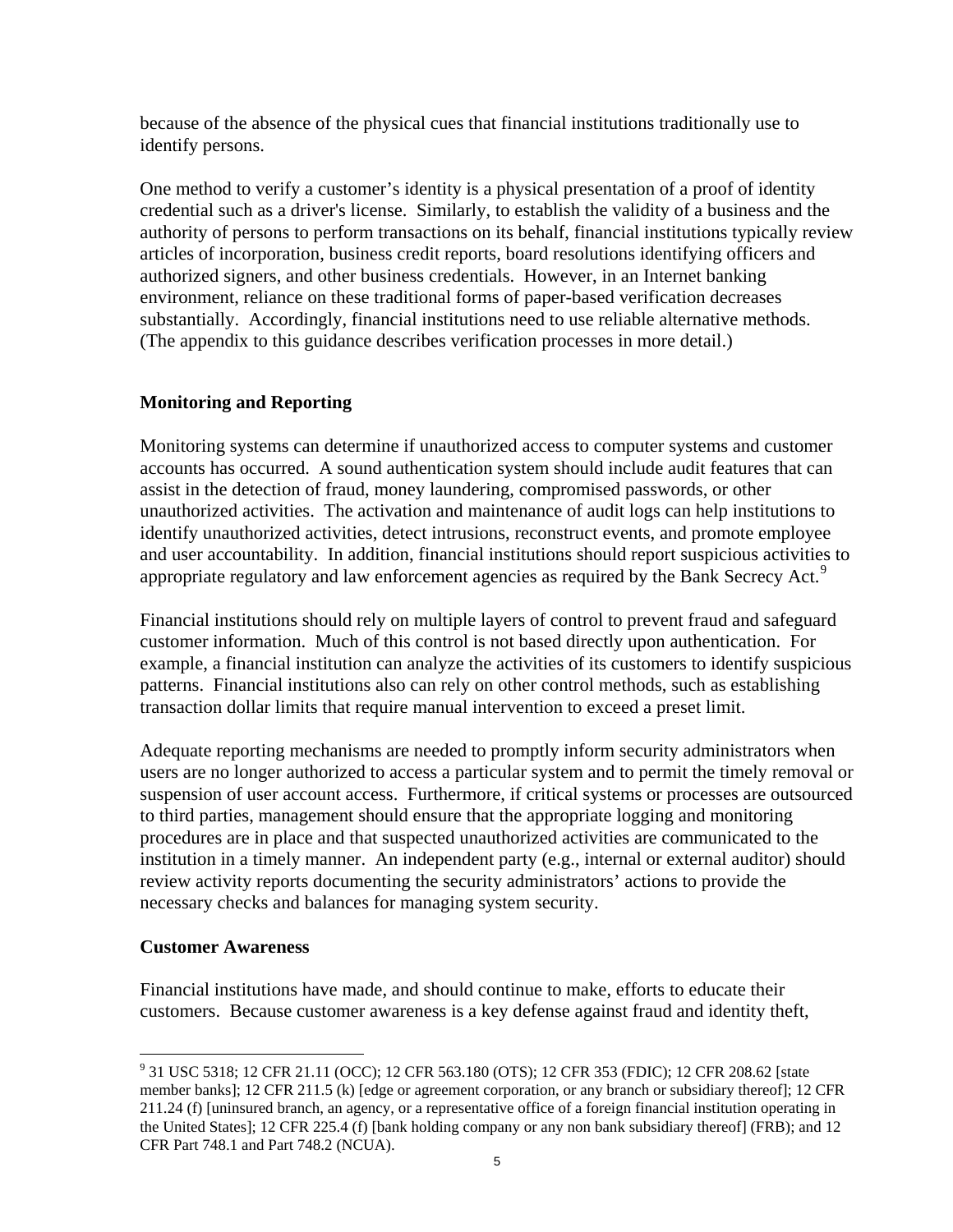financial institutions should evaluate their consumer education efforts to determine if additional steps are necessary. Management should implement a customer awareness program and periodically evaluate its effectiveness. Methods to evaluate a program's effectiveness include tracking the number of customers who report fraudulent attempts to obtain their authentication credentials (e.g., ID/password), the number of clicks on information security links on Web sites, the number of statement stuffers or other direct mail communications, the dollar amount of losses relating to identity theft, etc.

#### **Conclusion**

Financial institutions offering Internet-based products and services should have reliable and secure methods to authenticate their customers. The level of authentication used by the financial institution should be appropriate to the risks associated with those products and services. Financial institutions should conduct a risk assessment to identify the types and levels of risk associated with their Internet banking applications. Where risk assessments indicate that the use of single-factor authentication is inadequate, financial institutions should implement multifactor authentication, layered security, or other controls reasonably calculated to mitigate those risks. The agencies consider single-factor authentication, as the only control mechanism, to be inadequate in the case of high-risk transactions involving access to customer information or the movement of funds to other parties.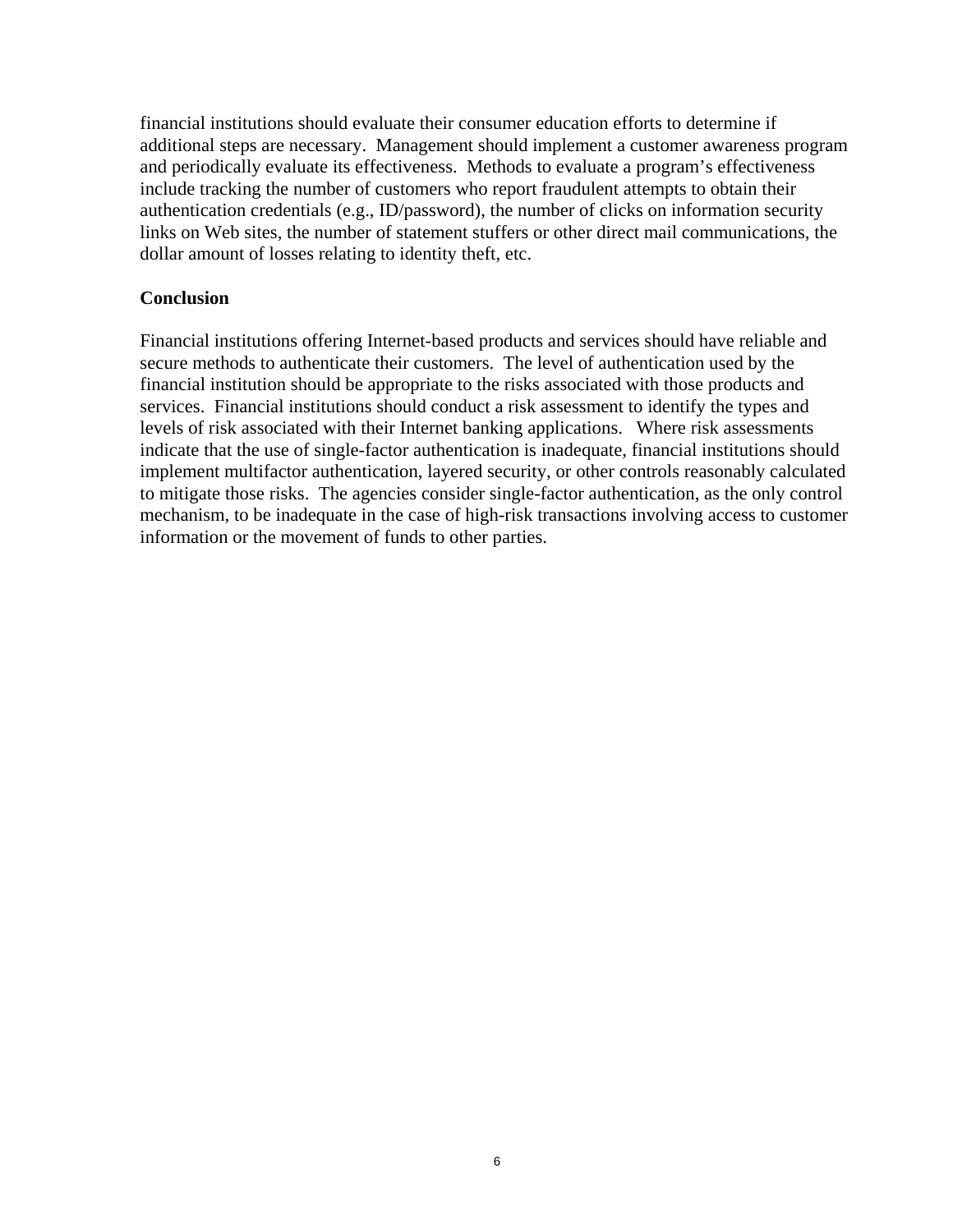# **Appendix[10](#page-6-0)**

## **Background**

 $\overline{a}$ 

The term *authentication*, as used in this guidance, describes the process of verifying the identity of a person or entity. Within the realm of electronic banking systems, the authentication process is one method used to control access to customer accounts and personal information. Authentication is typically dependent upon customers providing valid identification data followed by one or more authentication credentials (factors) to prove their identity.

Customer identifiers may be a bankcard for ATM usage, or some form of user ID for remote access. An authentication factor (e.g. PIN or password) is secret or unique information linked to a specific customer identifier that is used to verify that identity.

Generally, the way to authenticate customers is to have them present some sort of factor to prove their identity. Authentication factors include one or more of the following:

- *Something a person knows*—commonly a password or PIN. If the user types in the correct password or PIN, access is granted.
- *Something a person has*—most commonly a physical device referred to as a token. Tokens include self-contained devices that must be physically connected to a computer or devices that have a small screen where a one-time password (OTP) is displayed, which the user must enter to be authenticated.
- *Something a person is*—most commonly a physical characteristic, such as a fingerprint, voice pattern, hand geometry, or the pattern of veins in the user's eye. This type of authentication is referred to as "biometrics" and often requires the installation of specific hardware on the system to be accessed.

Authentication methodologies are numerous and range from simple to complex. The level of security provided varies based upon both the technique used and the manner in which it is deployed. Single-factor authentication involves the use of one factor to verify customer identity. The most common single-factor method is the use of a password. Two-factor authentication is most widely used with ATMs. To withdraw money from an ATM, the customer must present both an ATM card (*something the person ha*s) and a password or PIN (*something the person knows*). Multifactor authentication utilizes two or more factors to verify customer identity. Authentication methodologies based upon multiple factors can be more difficult to compromise and should be considered for high-risk situations. The effectiveness of a particular authentication technique is dependent upon the integrity of the selected product or process and the manner in which it is implemented and managed.

<span id="page-6-0"></span> $10$  This Appendix is based upon the FDIC Study – "Putting an End to Account-Hijacking Identity Theft" (December 14, 2004) and the FDIC Study Supplement (June 17, 2005).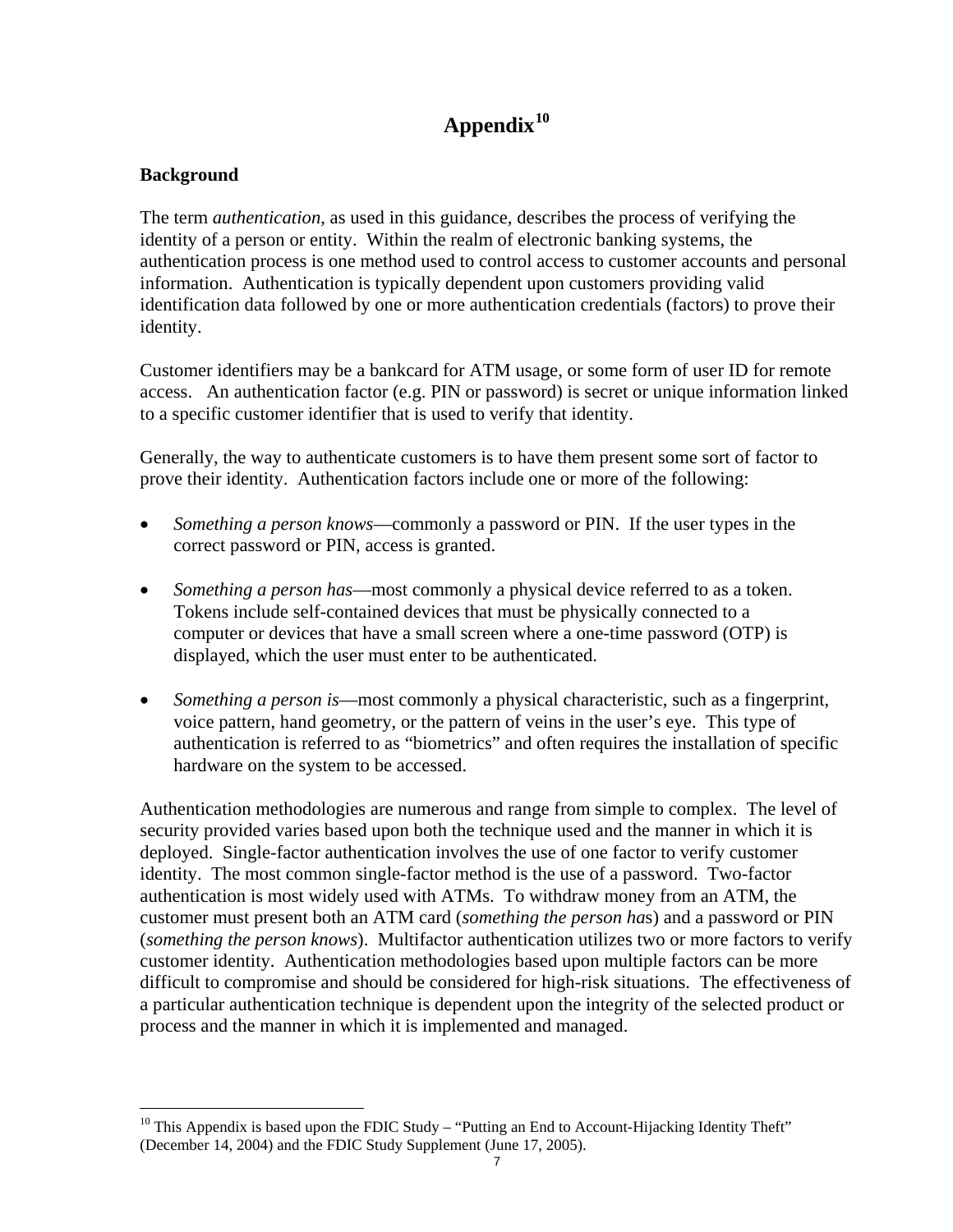## **Authentication Techniques, Processes, and Methodologies**

Material provided in the following sections is for informational purposes only. The selection and use of any technique should be based upon the assessed risk associated with a particular electronic banking product or service.

#### **Shared Secrets**

Shared secrets (*something a person knows)* are information elements that are known or shared by both the customer and the authenticating entity. Passwords and PINs are the best known shared secret techniques but some new and different types are now being used as well. Some additional examples are:

- Questions or queries that require specific customer knowledge to answer, e.g., the exact amount of the customer's monthly mortgage payment.
- Customer-selected images that must be identified or selected from a pool of images.

The customer's selection of a shared secret normally occurs during the initial enrollment process or via an offline ancillary process. Passwords or PIN values can be chosen, questions can be chosen and responses provided, and images may be uploaded or selected.

The security of shared secret processes can be enhanced with the requirement for periodic change. Shared secrets that never change are described as "static" and the risk of compromise increases over time. The use of multiple shared secrets also provides increased security because more than one secret must be known to authenticate.

Shared secrets can also be used to authenticate the institution's Web site to the customer. This is discussed in the Mutual Authentication section.

#### **Tokens**

Tokens are physical devices (*something the person has)* and may be part of a multifactor authentication scheme. Three types of tokens are discussed here: the USB token device, the smart card, and the password-generating token.

#### USB Token Device

The USB token device is typically the size of a house key. It plugs directly into a computer's USB port and therefore does not require the installation of any special hardware on the user's computer. Once the USB token is recognized, the customer is prompted to enter his or her password (the second authenticating factor) in order to gain access to the computer system.

USB tokens are one-piece, injection-molded devices. USB tokens are hard to duplicate and are tamper resistant; thus, they are a relatively secure vehicle for storing sensitive data and credentials. The device has the ability to store digital certificates that can be used in a public key infrastructure (PKI) environment.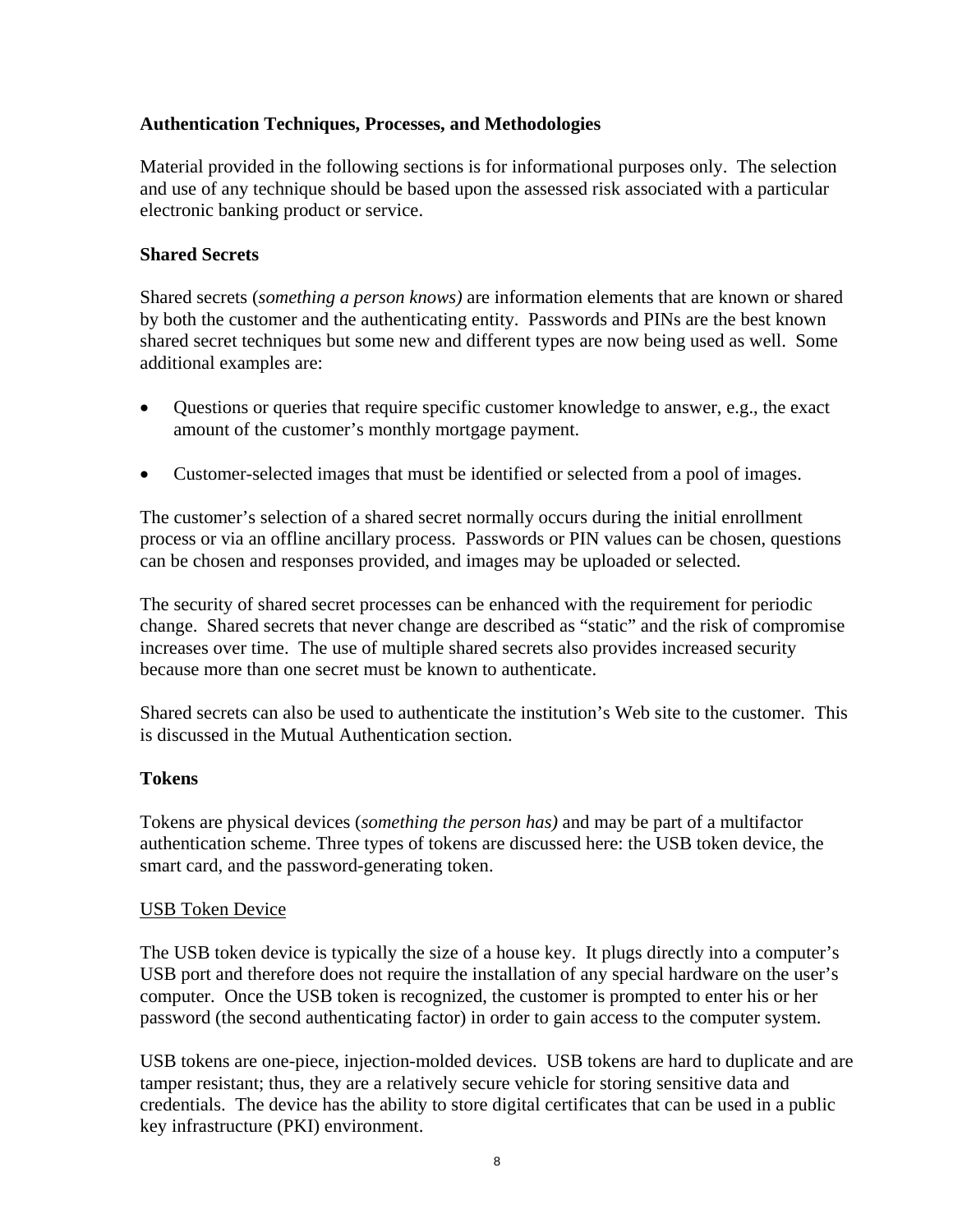The USB token is generally considered to be user-friendly. Its small size makes it easy for the user to carry and, as noted above, it plugs into an existing USB port; thus the need for additional hardware is eliminated.

## Smart Card

A smart card is the size of a credit card and contains a microprocessor that enables it to store and process data. Inclusion of the microprocessor enables software developers to use more robust authentication schemes. To be used, a smart card must be inserted into a compatible reader attached to the customer's computer. If the smart card is recognized as valid (first factor), the customer is prompted to enter his or her password (second factor) to complete the authentication process.

Smart cards are hard to duplicate and are tamper resistant; thus, they are a relatively secure vehicle for storing sensitive data and credentials. Smart cards are easy to carry and easy to use. Their primary disadvantage as a consumer authentication device is that they require the installation of a hardware reader and associated software drivers on the consumer's home computer.

#### Password-Generating Token

A password-generating token produces a unique pass-code, also known as a one-time password each time it is used. The token ensures that the same OTP is not used consecutively. The OTP is displayed on a small screen on the token. The customer first enters his or her user name and regular password (first factor), followed by the OTP generated by the token (second factor). The customer is authenticated if (1) the regular password matches and (2) the OTP generated by the token matches the password on the authentication server. A new OTP is typically generated every 60 seconds—in some systems, every 30 seconds. This very brief period is the life span of that password. OTP tokens generally last 4 to 5 years before they need to be replaced.

Password-generating tokens are secure because of the time-sensitive, synchronized nature of the authentication. The randomness, unpredictability, and uniqueness of the OTPs substantially increase the difficulty of a cyber thief capturing and using OTPs gained from keyboard logging.

## **Biometrics**

Biometric technologies identify or authenticate the identity of a living person on the basis of a physiological or physical characteristic (*something a person is*). Physiological characteristics include fingerprints, iris configuration, and facial structure. Physical characteristics include, for example, the rate and flow of movements, such as the pattern of data entry on a computer keyboard. The process of introducing people into a biometrics-based system is called "enrollment." In enrollment, samples of data are taken from one or more physiological or physical characteristics; the samples are converted into a mathematical model, or template; and the template is registered into a database on which a software application can perform analysis.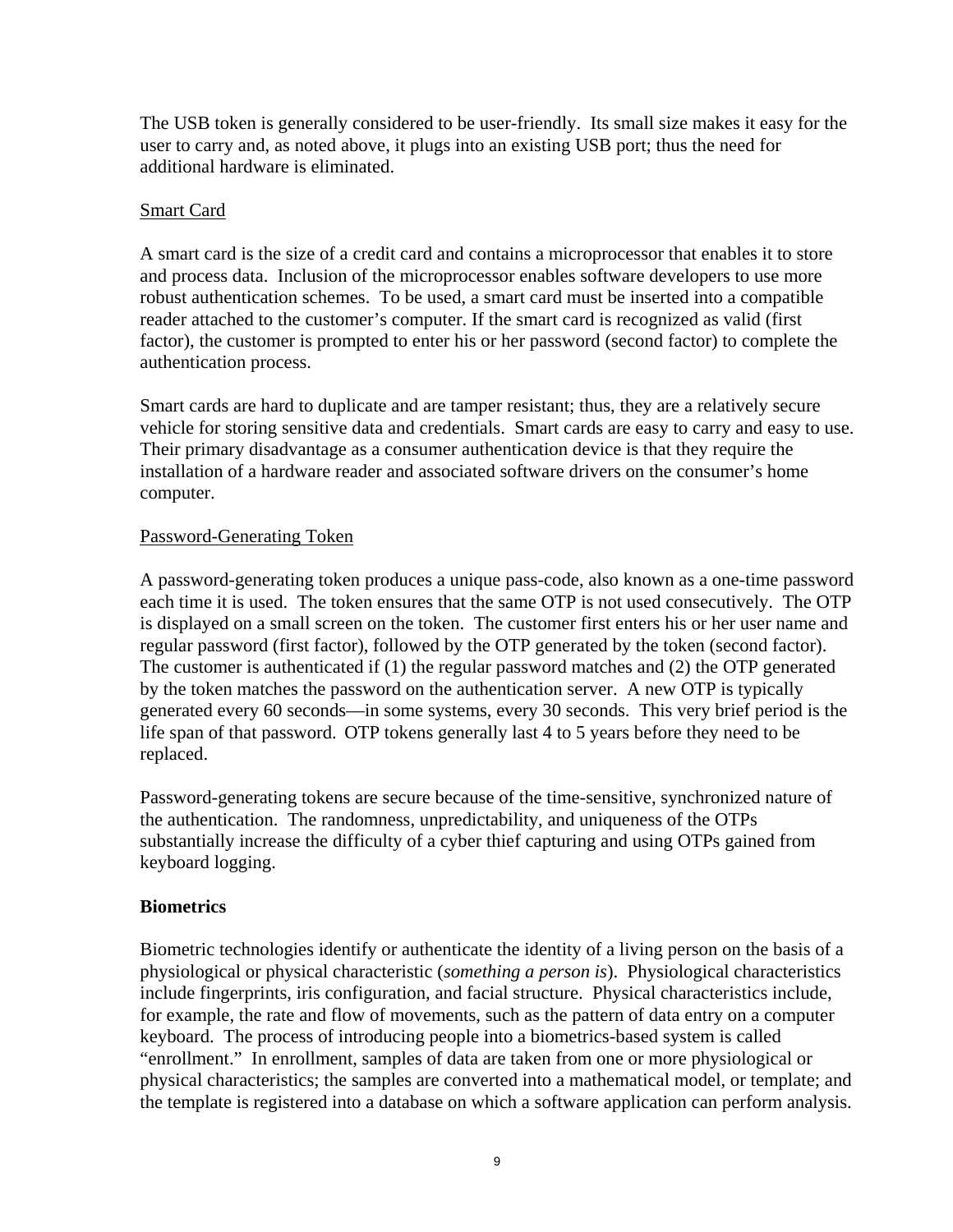Once enrolled, customers interact with the live-scan process of the biometrics technology. The live scan is used to identify and authenticate the customer. The results of a live scan, such as a fingerprint, are compared with the registered templates stored in the system. If there is a match, the customer is authenticated and granted access.

Biometric identifiers are most commonly used as part of a multifactor authentication system, combined with a password (*something a person know*s) or a token (*something a person has*).

Various biometric techniques and identifiers are being developed and tested, these include:

- fingerprint recognition;
- face recognition;
- voice recognition;
- keystroke recognition;
- handwriting recognition;
- finger and hand geometry;
- retinal scan; and
- iris scan.

 $\overline{a}$ 

Two biometric techniques that are increasingly gaining acceptance are fingerprint recognition and face recognition.

#### Fingerprint Recognition

Fingerprint recognition technologies analyze global pattern schemata on the fingerprint, along with small unique marks known as minutiae, which are the ridge endings and bifurcations or branches in the fingerprint ridges. The data extracted from fingerprints are extremely dense and the density explains why fingerprints are a very reliable means of identification. Fingerprint recognition systems store only data describing the exact fingerprint minutiae; images of actual fingerprints are not retained. Fingerprint scanners may be built into computer keyboards or pointing devices (mice), or may be stand-alone scanning devices attached to a computer.

Fingerprints are unique and complex enough to provide a robust template for authentication. Using multiple fingerprints from the same individual affords a greater degree of accuracy. Fingerprint identification technologies are among the most mature and accurate of the various biometric methods of identification.<sup>[11](#page-9-0)</sup>

Although end users should have little trouble using a fingerprint-scanning device, special hardware and software must be installed on the user's computer. Fingerprint recognition implementation will vary according to the vendor and the degree of sophistication required. This technology is not portable since a scanning device needs to be installed on each participating user's computer. However, fingerprint biometrics is generally considered easier

<span id="page-9-0"></span><sup>&</sup>lt;sup>11</sup> Currently, some financial institutions, domestic and foreign, that use fingerprint recognition and other biometric technologies to authenticate ATM users, are eliminating the need for an ATM card and the expense of replacing lost or stolen cards.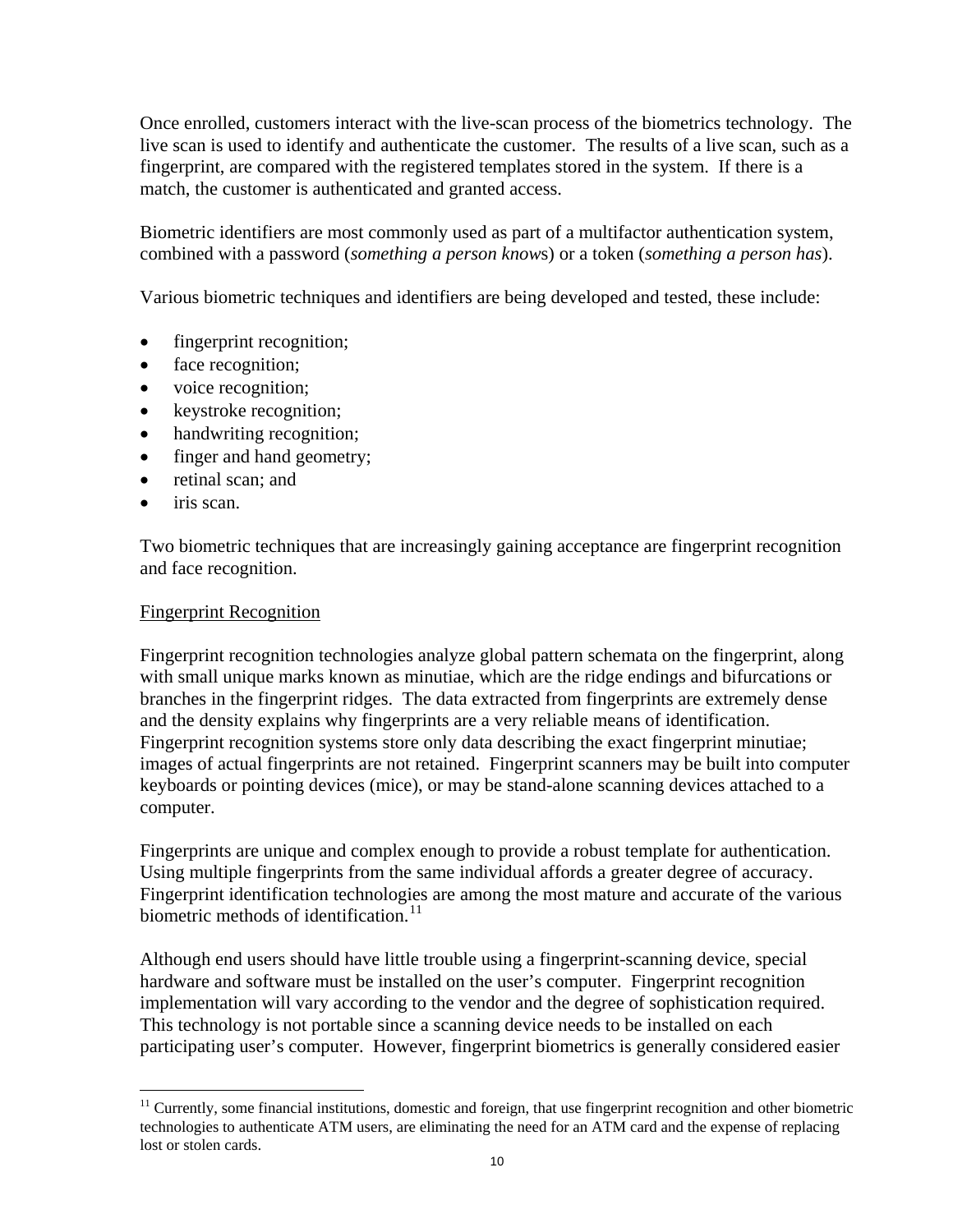to install and use than other, more complex technologies, such as iris scanning. Enrollment can be performed either at the financial institution's customer service center or remotely by the customer after he or she has received setup instructions and passwords. According to fingerprint technology vendors, there are several scenarios for remote enrollment that provide adequate security, but for large-dollar transaction accounts, the institution should consider requiring that customers appear in person.

#### Face Recognition

Most face recognition systems focus on specific features on the face and make a twodimensional map of the face. Newer systems make three-dimensional maps. The systems capture facial images from video cameras and generate templates that are stored and used for comparisons. Face recognition is a fairly young technology compared with other biometrics like fingerprints.

Facial scans are only as good as the environment in which they are collected. The so-called "mug shot" environment is ideal. The best scans are produced under controlled conditions with proper lighting and proper placement of the video device. As part of a highly sensitive security environment, there may be several cameras collecting image data from different angles, producing a more exact scan. Certain facial scanning applications also include tests for liveness, such as blinking eyes. Testing for liveness reduces the chance that the person requesting access is using a photograph of an authorized individual.

## **Non-Hardware-Based One-Time-Password Scratch Card**

Scratch cards (*something a person has*) are less-expensive, "low-tech" versions of the OTP generating tokens discussed previously. The card, similar to a bingo card or map location look-up, usually contains numbers and letters arranged in a row-and-column format, i.e., a grid. The size of the card determines the number of cells in the grid.

Used in a multifactor authentication process, the customer first enters his or her user name and password in the established manner. Assuming the information is input correctly, the customer will then be asked to input, as a second authentication factor, the characters contained in a randomly chosen cell in the grid. The customer will respond by typing in the data contained in the grid cell element that corresponds to the challenge coordinates.

Conventional OTP hardware tokens rely on electronics that can fail through physical abuse or defects, but placing the grid on a wallet-sized plastic card makes it durable and easy to carry. This type of authentication requires no training and, if the card is lost, replacement is relatively easy and inexpensive.

#### **Out-of-Band Authentication**

Out-of-band authentication includes any technique that allows the identity of the individual originating a transaction to be verified through a channel different from the one the customer is using to initiate the transaction. This type of layered authentication has been used in the commercial banking/brokerage business for many years. For example, funds transfer requests,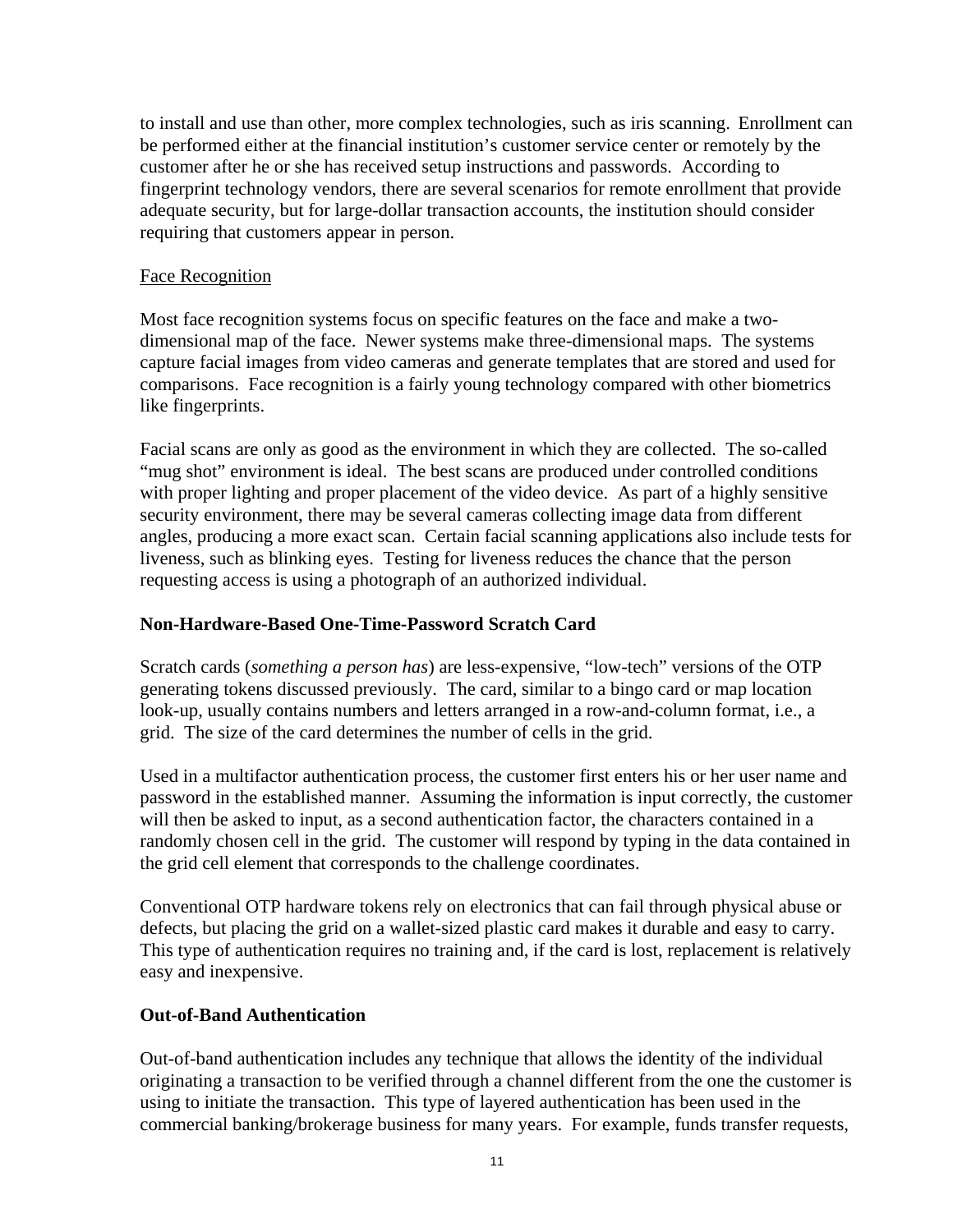purchase authorizations, or other monetary transactions are sent to the financial institution by the customer either by telephone or by fax. After the institution receives the request, a telephone call is usually made to another party within the company (if a business-generated transaction) or back to the originating individual. The telephoned party is asked for a predetermined word, phrase, or number that verifies that the transaction was legitimate and confirms the dollar amount. This layering approach precludes unauthorized transactions and identifies dollar amount errors, such as when a \$1,000.00 order was intended but the decimal point was misplaced and the amount came back as \$100,000.00.

In today's environment, the methods of origination and authentication are more varied. For example, when a customer initiates an online transaction, a computer or network-based server can generate a telephone call, an e-mail, or a text message. When the proper response (a verbal confirmation or an accepted-transaction affirmation) is received, the transaction is consummated.

#### **Internet Protocol Address (IPA) Location and Geo-Location**

One technique to filter an online transaction is to know who is assigned to the requesting Internet Protocol Address. Each computer on the Internet has an IPA, which is assigned either by an Internet Service Provider or as part of the user's network. If all users were issued a unique IPA that was constantly maintained on an official register, authentication by IPA would simply be a matter of collecting IPAs and cross-referencing them to their owners. However, IPAs are not owned, may change frequently, and in some cases can be "spoofed." Additionally, there is no single source for associating an IPA with its current owner, and in some cases matching the two may be impossible.

Some vendors have begun offering software products that identify several data elements, including location, anonymous proxies, domain name, and other identifying attributes referred to as "IP Intelligence." The software analyzes this information in a real-time environment and checks it against multiple data sources and profiles to prevent unauthorized access. If the user's IPA and the profiled characteristics of past sessions match information stored for identification purposes, the user is authenticated. In some instances the software will detect out-of-character details of the access attempt and quickly conclude that the user should not be authenticated.

Geo-location technology is another technique to limit Internet users by determining where they are or, conversely, where they are not. Geo-location software inspects and analyzes the small bits of time required for Internet communications to move through the network. These electronic travel times are converted into cyberspace distances. After these cyberspace distances have been determined for a user, they are compared with cyberspace distances for known locations. If the comparison is considered reasonable, the user's location can be authenticated. If the distance is considered unreasonable or for some reason is not calculable, the user will not be authenticated.

IPA verification or geo-location may prove beneficial as one factor in a multifactor authentication strategy. However, since geo-location software currently produces usable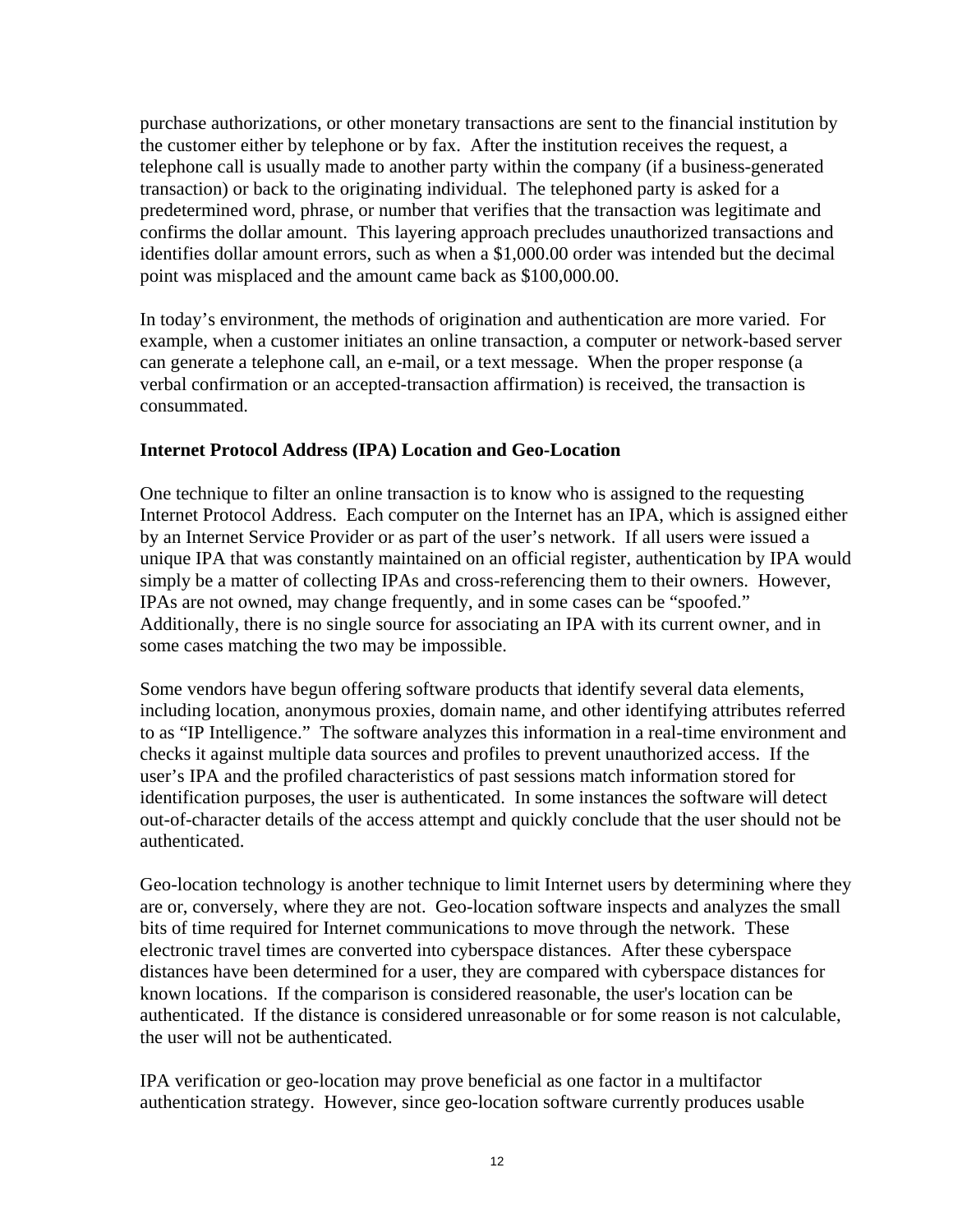results only for land-based or wired communications, it may not be suitable for some wireless networks that can also access the Internet such as cellular/digital telephones.

## **Mutual Authentication**

Mutual authentication is a process whereby customer identity is authenticated and the target Web site is authenticated to the customer. Currently, most financial institutions do not authenticate their Web sites to the customer before collecting sensitive information. One reason phishing attacks are successful is that unsuspecting customers cannot determine they are being directed to spoofed Web sites during the collection stage of an attack. The spoofed sites are so well constructed that casual users cannot tell they are not legitimate. Financial institutions can aid customers in differentiating legitimate sites from spoofed sites by authenticating their Web site to the customer.

Techniques for authenticating a Web site are varied. The use of digital certificates coupled with encrypted communications (e.g. Secure Socket Layer, or SSL) is one; the use of shared secrets such as digital images is another. Digital certificate authentication is generally considered one of the stronger authentication technologies, and mutual authentication provides a defense against phishing and similar attacks.

## **Customer Verification Techniques**

Customer verification is a related but separate process from that of authentication. Customer verification complements the authentication process and should occur during account origination. Verification of personal information may be achieved in three ways:

- *Positive verification* to ensure that material information provided by an applicant matches information available from trusted third party sources. More specifically, a financial institution can verify a potential customer's identity by comparing the applicant's answers to a series of detailed questions against information in a trusted database (e.g., a reliable credit report) to see if the information supplied by the applicant matches information in the database. As the questions become more specific and detailed, correct answers provide the financial institution with an increasing level of confidence that the applicant is who they say they are.
- *Logical verification* to ensure that information provided is logically consistent (e.g., do the telephone area code, ZIP code, and street address match).
- *Negative verification* to ensure that information provided has not previously been associated with fraudulent activity. For example, applicant information can be compared against fraud databases to determine whether any of the information is associated with known incidents of fraudulent behavior. In the case of commercial customers, however, the sole reliance on online electronic database comparison techniques is not adequate since certain documents (e.g., bylaws) needed to establish an individual's right to act on a company's behalf are not available from databases. Institutions still must rely on traditional forms of personal identification and document validation combined with electronic verification tools.